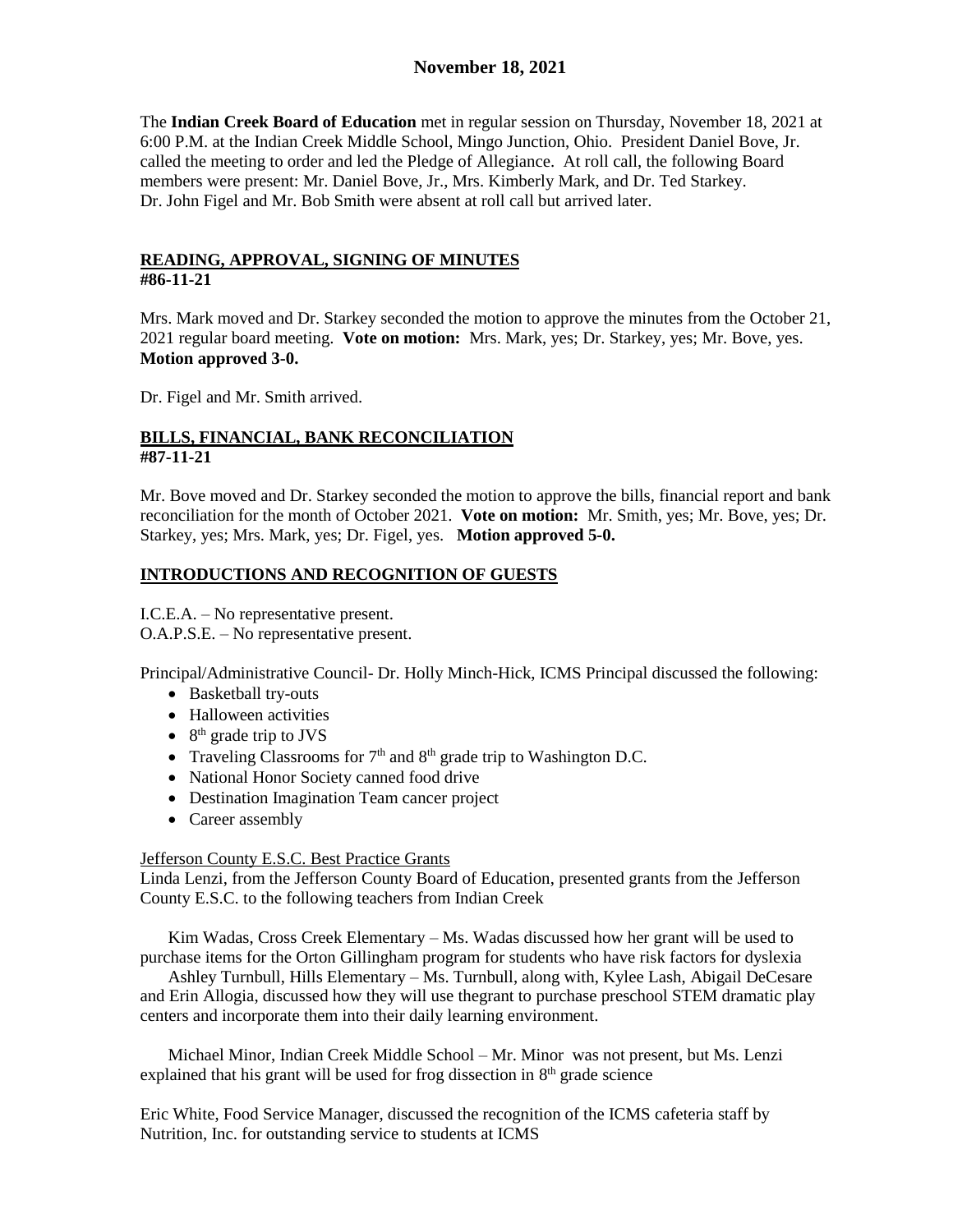#### **COMMUNICATIONS** - None.

#### **EXECUTIVE SESSION #88-11-21**

Mr. Bove moved and Mrs. Mark seconded the motion to go into executive session as marked below:

- 1. To consider one or more, as applicable, of the check-marked items with respect to a public employee or official:
- a. Appointment
- b.  $\angle$  Employment
- c. \_\_\_Dismissal
- d. Discipline
- e. Promotion
- f. \_\_\_Demotion
- g. \_\_\_Compensation
- h. Investigation of charges/complaints (unless public hearing requested)
- 2. To consider the purchase of property for the public purposes or for the sale of property at competitive bidding, if premature disclosure of information would give an unfair advantage to a person whose personal, private interest is adverse to the general public interest.
- 3. Specialized details of security arrangements where disclosure of the matters discussed might reveal information that could be used for the purpose of committing, or avoiding prosecution for, a violation of the law.
- 4. Matters required to be kept confidential by Federal law or State statutes.
- 5. Preparing for, conducting or reviewing negotiations with public employees concerning their compensation or other terms and conditions of their employment.
- 6. In-person conferences with an attorney for the Board concerning disputes involving the Board that are the subject of pending or imminent court action.
- 7. Consideration of confidential information related to the marketing plans, specific business strategy, production techniques, trade secrets or personal financial statements of an applicant for economic development assistance, or negotiations with other political subdivisions respecting requests for economic development assistance provided that:
	- **A.** The information is directly related to a request for economic development assistance that is to be provided or administered under provisions of State law authorized in Ohio Revised Code Section  $121.22(G)(8)(1)$ , or involves public infrastructure improvements or the extension of utility services that are directly related to an economic development project and
	- **B.** A unanimous quorum of the Board has determined by a roll call vote the executive session is necessary to protect the interests of the applicant or possible investment or expenditure of public funds to be made in connection with the economic development project. Conferences with an attorney for the public body concerning disputes involving the public body that are the subject of pending or imminent court action.

NOW, THEREFORE, BE IT RESOLVED, that the Indian Creek Local School District Board of Education, by a majority of the quorum present at this meeting, does hereby declare its intention to hold an executive session of items **1 b** as listed above.

**Vote on motion:** Mr. Bove, yes; Mrs. Mark, yes; Dr. Starkey, yes; Dr. Figel, yes; Mr. Smith, yes. **Motion approved 5-0.** Time: 6:17 P.M.

Executive session ended at 6:56 P.M. and the meeting resumed.

#### **OLD BUSINESS** – None.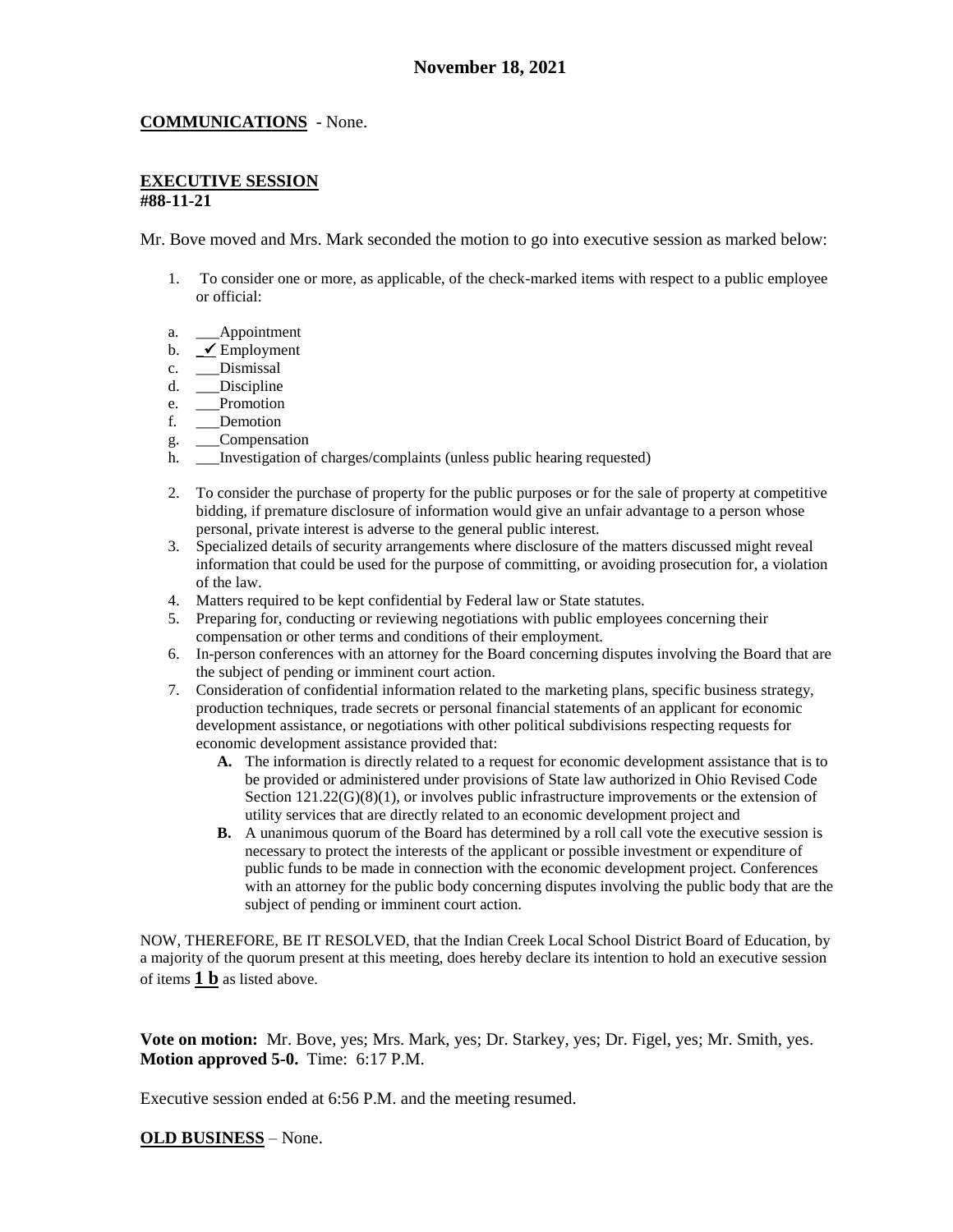#### **ACCEPT ADDENDA #89-11-21**

Mrs. Mark moved and Dr. Starkey seconded the motion to accept an addendum to include items J and K under New Business and item F under Personnel**. Vote on motion**: Mrs. Mark, yes; Mr. Smith, yes; Dr. Figel, yes; Dr. Starkey, yes; Mr. Bove, yes. **Motion approved 5-0.**

## **NEW BUSINESS**

#### **APPROVAL OF ITEMS A – K #90-11-21**

Mr. Bove moved and Dr. Starkey seconded the motion to approve items A through K under New Business.

### **A. Bills to Be Considered, Over \$5,000.00 and/or Improper Procedure**

**VENDOR AMOUNT AMOUNT** H.E. Neumann Co. **1992 | ST.810.00 HVAC** maintenance for September 2021 Houk Lawn Care, Inc. | \$36,000.00 Stadium landscaping BJU Press **12,343.92** Projects for Jefferson Co. Christian School (Auxiliary Funds) Lowe's Lumber \$6,367.97 Appliances for CCE, ICHS and Hills T.S. Electric  $\vert$  \$10,894.00 Stadium electric repairs Virtuocities Consulting, LLC  $\left| \begin{array}{c} | & \xi$ 7,150.00 Software cloud hosting Nutrition, Inc. **1992 Food service for November (additional over purchase order)** Capital One Public Funding, LLC  $\parallel$  \$86,612.50 2015 lease for track / paving / roofing The Huntington National Bank  $\left( \frac{1}{2} \right)$  \$140,294.00 Stadium improvement tax anticipation note The Huntington National Bank  $\left| \right.$  \$347,437.50 Middle School Bond U.S. National Bank Association  $\left| \right.$  \$371,450.00 Middle School Bond  $\vert$  Jefferson Landmark, Inc.  $\vert$  \$26,030.57 Fuel for buses

The Treasurer recommends payment of the following invoices:

### **B. Five-Year Forecast**

The Treasurer recommends approval of the five-year forecast.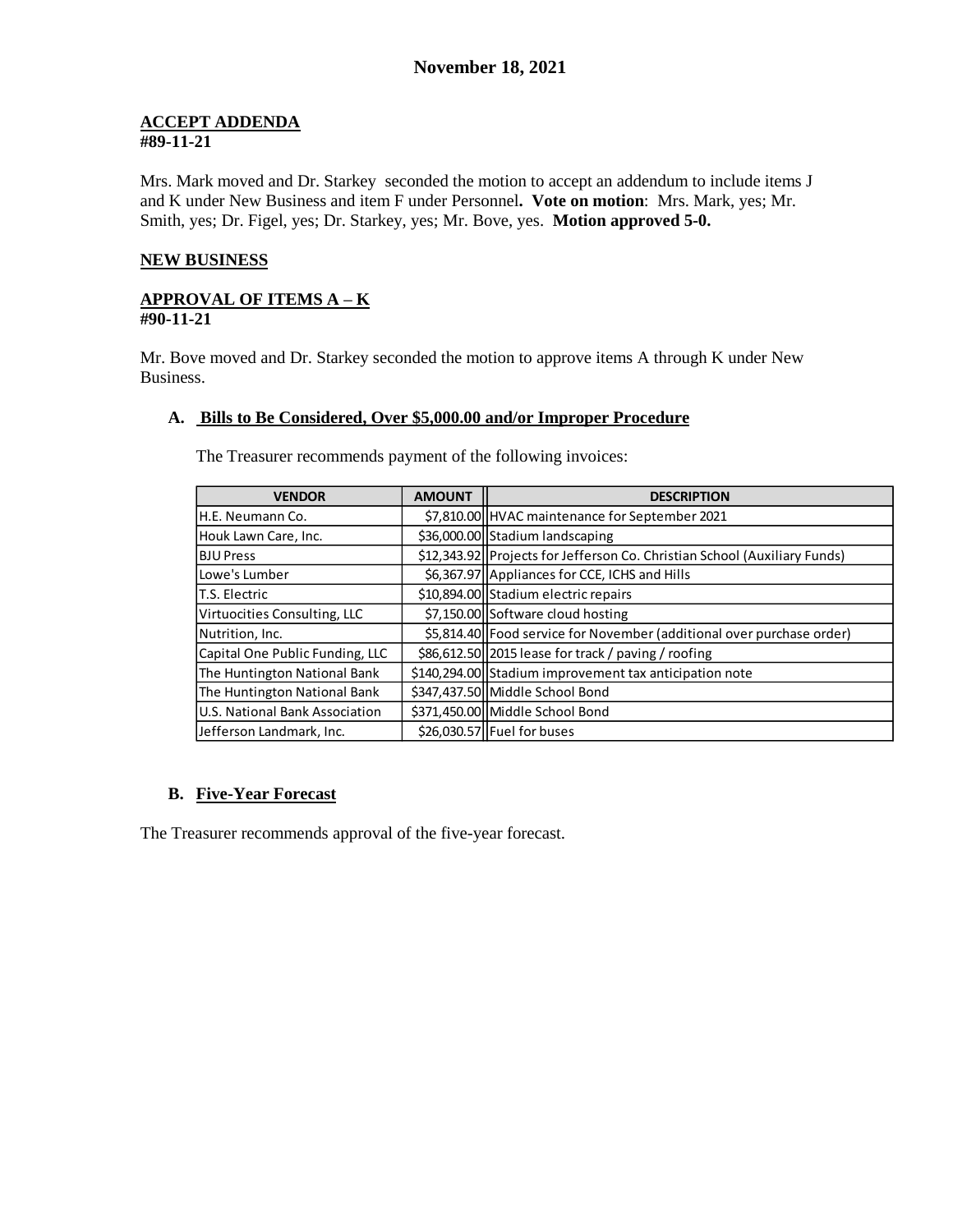|                  |                                                                      |                                                                                                                              | Indian Creek Local School District         | Jefferson                  |                   |                                  |                            |                                                |                            |                            |
|------------------|----------------------------------------------------------------------|------------------------------------------------------------------------------------------------------------------------------|--------------------------------------------|----------------------------|-------------------|----------------------------------|----------------------------|------------------------------------------------|----------------------------|----------------------------|
|                  |                                                                      | Schedule of Revenues, Expenditures and Changes in Fund Balances                                                              |                                            |                            |                   |                                  |                            |                                                |                            |                            |
|                  |                                                                      | For the Fiscal Years Ended June 30, 2019, 2020 and 2021 Actual;<br>Forecasted Fiscal Years Ending June 30, 2022 Through 2026 |                                            |                            |                   |                                  |                            |                                                |                            |                            |
|                  |                                                                      | Actual                                                                                                                       |                                            |                            | <b>Forecasted</b> |                                  |                            |                                                |                            |                            |
|                  |                                                                      | <b>Fiscal Year</b><br>2019                                                                                                   | <b>Fiscal Year</b><br>$\mathbf{r}$<br>2020 | <b>Fiscal Year</b><br>2021 | Average<br>Change | Fiscal Year<br>2022              | Fiscal Year<br>2023        | Fiscal Year<br>$\bar{\mathbf{r}}$<br>ż<br>2024 | Fiscal Year<br>2025        | <b>Fiscal Year</b><br>2026 |
|                  | <b>Revenues</b>                                                      |                                                                                                                              |                                            |                            |                   |                                  |                            |                                                |                            |                            |
| 1.010<br>1.020   | General Property Tax (Real Estate)<br>Tangible Personal Property Tax | 6,530,719<br>1,446,174                                                                                                       | 7,732,123<br>1,596,189                     | 8,235,188<br>1,754,535     | 12.5%<br>10.1%    | \$8,211,619<br>1,897,204         | \$8,197,680<br>\$1,954,187 | \$8,203,322<br>\$2,013,092                     | \$8,335,505<br>\$2,073,766 | \$8,396,774<br>\$2,136,259 |
| 1.030            | Income Tax                                                           |                                                                                                                              |                                            |                            |                   |                                  |                            |                                                |                            |                            |
| 1.035            | Unrestricted State Grants-in-Aid                                     | 8,711,090                                                                                                                    | 8,245,661                                  | 8,577,063                  | $-0.7%$           | 6,441,316                        | \$6,471,392                | \$6,466,676                                    | \$6,488,207                | \$6,464,558                |
| 1.040            | Restricted State Grants-in-Aid                                       | 701,492                                                                                                                      | 700,803                                    | 700,801                    | 0.0%              | 994,743                          | \$971,715                  | \$975,085                                      | \$957,984                  | \$979,064                  |
| 1.045<br>1.050   | Restricted Federal Grants-in-Aid - SFSF<br>Property Tax Allocation   | 935,498                                                                                                                      | 929,570                                    | 917,891                    | $-0.9%$           | 917,891                          | \$916,679                  | \$915,886                                      | \$915,589                  | \$915,292                  |
| 1.060            | All Other Revenues                                                   | 4,156,759                                                                                                                    | 2,809,285                                  | 3,029,857                  | $-12.3%$          | 577,563                          | \$577.921                  | \$578,279                                      | \$578,638                  | \$578,997                  |
|                  | 1.070 Total Revenues                                                 | 22,481,732                                                                                                                   | 22,013,631                                 | 23,215,335                 | 1.7%              | 19,040,336                       | 19,089,574                 | 19,152,340                                     | 19,349,689                 | 19,470,944                 |
|                  | <b>Other Financing Sources</b>                                       |                                                                                                                              |                                            |                            |                   |                                  |                            |                                                |                            |                            |
|                  | 2.010 Proceeds from Sale of Notes                                    |                                                                                                                              |                                            |                            |                   |                                  |                            |                                                |                            |                            |
| 2.020            | State Emergency Loans and Advancements (Approved)                    |                                                                                                                              |                                            |                            |                   |                                  |                            |                                                |                            |                            |
| 2.050            | 2.040 Operating Transfers-In<br>Advances-In                          | 112,297                                                                                                                      | 112,728                                    | 211,576                    | 44.0%             | 590,142                          | 150,000                    | 150,000                                        | 150,000                    | 150,000                    |
| 2.060            | All Other Financing Sources                                          | 67,855                                                                                                                       | 70,806                                     | 102,141                    | 24.3%             | 24,982                           | 24,982                     | 24,982                                         | 24,982                     | 24,982                     |
| 2.070            | <b>Total Other Financing Sources</b>                                 | 180,152                                                                                                                      | 183,534                                    | 313,717                    | 36.4%             | 615,124                          | 174,982                    | 174,982                                        | 174,982                    | 174,982                    |
| 2.080            | <b>Total Revenues and Other Financing Sources</b>                    | 22,661,884                                                                                                                   | 22,197,165                                 | 23,529,052                 | 2.0%              | 19,655,460                       | 19,264,556                 | 19,327,322                                     | 19,524,671                 | 19,645,926                 |
|                  | <b>Expenditures</b>                                                  |                                                                                                                              |                                            |                            |                   |                                  |                            |                                                |                            |                            |
| 3.010            | <b>Personal Services</b>                                             | \$9,035,395<br>×,                                                                                                            | \$8,937,531                                | \$8,841,586                | $-1.1%$           | \$9,520,175                      |                            | \$9,788,149 \$10,095,724                       | \$10,800,670               | \$11,240,761               |
| 3.020<br>3.030   | Employees' Retirement/Insurance Benefits                             | \$4,600,491<br>\$6,999,215                                                                                                   | \$4,530,656<br>\$7,666,279                 | \$5,194,856                | 6.6%<br>1.7%      | \$5,286,819<br>$$3,127,347$ $''$ | \$5,508,657<br>\$3,189,894 | \$5,745,976<br>\$3,253,692                     | \$6,059,145<br>\$3,318,766 | \$6,337,705                |
| 3.040            | <b>Purchased Services</b><br>Supplies and Materials                  | $$463,969$ $"$                                                                                                               | \$448,507                                  | \$7,198,341<br>\$505,086   | 4.6%              | \$562,032                        | \$573,273                  | \$584,738                                      | \$596,433                  | \$3,385,141<br>\$608.362   |
| 3.050            | Capital Outlay                                                       | \$30,248                                                                                                                     | \$50,251                                   | \$82,707                   | 65.4%             | $$50,000$ $^{\prime}$            | \$50,000                   | \$50,000                                       | \$50,000                   | \$50,000                   |
| 3.060            | Intergovernmental                                                    |                                                                                                                              |                                            |                            |                   |                                  |                            |                                                |                            |                            |
|                  | Debt Service:                                                        |                                                                                                                              |                                            |                            |                   |                                  |                            |                                                |                            |                            |
| 4.010<br>4.020   | Principal-All (Historical Only)<br>Principal-Notes                   |                                                                                                                              |                                            |                            |                   |                                  |                            |                                                |                            |                            |
| 4.030            | Principal-State Loans                                                |                                                                                                                              |                                            |                            |                   |                                  |                            |                                                |                            |                            |
| 4.040            | Principal-State Advancements                                         |                                                                                                                              |                                            |                            |                   |                                  |                            |                                                |                            |                            |
| 4.050            | Principal-HB 264 Loans                                               |                                                                                                                              |                                            |                            |                   |                                  |                            |                                                |                            |                            |
| 4.055            | Principal-Other                                                      |                                                                                                                              |                                            |                            |                   |                                  |                            |                                                |                            |                            |
|                  |                                                                      |                                                                                                                              |                                            |                            |                   |                                  |                            |                                                |                            |                            |
| 4.060<br>4.300   | Interest and Fiscal Charges<br>Other Objects                         | \$322,102                                                                                                                    | \$375,023                                  | \$352,461                  | 5.2%              | \$385,777                        | \$393,492                  | \$401,362                                      | \$409,390                  | \$417,577                  |
| 4.500            | <b>Total Expenditures</b>                                            | 21,451,420                                                                                                                   | 22,008,247                                 | 22,175,037                 | 1.7%              | 18,932,150                       | 19,503,465                 | 20,131,492                                     | 21,234,404                 | 22,039,546                 |
|                  |                                                                      |                                                                                                                              |                                            |                            |                   |                                  |                            |                                                |                            |                            |
|                  | <b>Other Financing Uses</b><br>5.010 Operating Transfers-Out         | \$9,056                                                                                                                      | \$8,431                                    | \$42                       | $-53.2%$          |                                  |                            |                                                |                            |                            |
|                  | 5.020 Advances-Out                                                   | \$112,728                                                                                                                    | \$211,576                                  | \$590,142                  | 133.3%            | \$150,000                        | \$150,000                  | \$150,000                                      | \$150,000                  | \$150,000                  |
| 5.030            | All Other Financing Uses                                             |                                                                                                                              |                                            |                            |                   |                                  |                            |                                                |                            |                            |
| 5.040            | <b>Total Other Financing Uses</b>                                    | 121,784                                                                                                                      | 220,007                                    | 590,184                    | 124.5%            | 150,000                          | 150,000                    | 150,000                                        | 150,000                    | 150,000                    |
| 5.050            | Total Expenditures and Other Financing Uses                          | 21,573,204                                                                                                                   | 22,228,254                                 | 22,765,221                 | 2.7%              | 19,082,150                       | 19,653,465                 | 20,281,492                                     | 21,384,404                 | 22,189,546                 |
|                  | 6.010 Excess of Revenues and Other Financing Sources                 |                                                                                                                              |                                            |                            |                   |                                  |                            |                                                |                            |                            |
|                  | over (under) Expenditures and Other Financing Uses                   | 1,088,680                                                                                                                    | 31,089-                                    | 763,831                    | -1329.9%          | 573,310                          | 388.909-                   | 954,170-                                       | 1,859,733-                 | 2,543,620-                 |
|                  | 7.010 Cash Balance July 1 - Excluding Proposed                       |                                                                                                                              |                                            |                            |                   |                                  |                            |                                                |                            |                            |
|                  | Renewal/Replacement and New Levies                                   | 1,430,510                                                                                                                    | 2,519,190                                  | 2,488,101                  | 37.4%             | 3,251,932                        | 3,825,242                  | 3,436,333                                      | 2,482,163                  | 622,430                    |
|                  |                                                                      |                                                                                                                              |                                            |                            |                   |                                  |                            |                                                |                            |                            |
|                  | 7.020 Cash Balance June 30                                           | 2,519,190                                                                                                                    | 2,488,101                                  | 3,251,932                  | 14.7%             | 3,825,242                        | 3,436,333                  | 2,482,163                                      | 622,430                    | 1,921,190-                 |
|                  |                                                                      |                                                                                                                              |                                            |                            |                   |                                  |                            |                                                |                            |                            |
|                  | 8.010 Estimated Encumbrances June 30                                 | \$177,986                                                                                                                    | \$125,680                                  | \$90,566                   | $-28.7%$          |                                  |                            |                                                |                            |                            |
|                  | <b>Reservation of Fund Balance</b>                                   |                                                                                                                              |                                            |                            |                   |                                  |                            |                                                |                            |                            |
| 9.010<br>9.020   | Textbooks and Instructional Materials<br>Capital Improvements        | \$46,198                                                                                                                     | \$17,993                                   | \$29,661                   | 1.9%              |                                  |                            |                                                |                            |                            |
| 9.030            | <b>Budget Reserve</b>                                                |                                                                                                                              |                                            |                            |                   |                                  |                            |                                                |                            |                            |
| 9.040            | <b>DPIA</b>                                                          |                                                                                                                              |                                            |                            |                   |                                  |                            |                                                |                            |                            |
| 9.045            | <b>Fiscal Stabilization</b>                                          |                                                                                                                              |                                            |                            |                   |                                  |                            |                                                |                            |                            |
| 9.050<br>9.060   | Debt Service<br>Property Tax Advances                                |                                                                                                                              |                                            |                            |                   |                                  |                            |                                                |                            |                            |
| 9.070            | <b>Bus Purchases</b>                                                 |                                                                                                                              |                                            |                            |                   |                                  |                            |                                                |                            |                            |
| 9.080            | Subtotal                                                             | 46,198                                                                                                                       | 17,993                                     | 29,661                     | 1.9%              |                                  |                            | r                                              |                            |                            |
|                  | 10.010 Fund Balance June 30 for Certification of                     | 2.295.006                                                                                                                    | 2,344,428                                  | 3,131,705                  | 17.9%             |                                  |                            | 3,825,242 3,436,333 2,482,163                  |                            | 622,430 1,921,190-         |
|                  |                                                                      |                                                                                                                              |                                            |                            |                   |                                  |                            |                                                |                            |                            |
|                  | Revenue from Replacement/Renewal Levies                              |                                                                                                                              | P                                          |                            |                   |                                  |                            |                                                |                            |                            |
| 11.010<br>11.020 | Income Tax - Renewal<br>Property Tax - Renewal or Replacement        |                                                                                                                              |                                            |                            |                   |                                  |                            |                                                |                            |                            |
|                  |                                                                      |                                                                                                                              |                                            |                            |                   |                                  |                            |                                                |                            |                            |
|                  | 11.300 Cumulative Balance of Replacement/Renewal Levies              |                                                                                                                              |                                            |                            |                   |                                  |                            |                                                |                            |                            |
|                  | 12.010 Fund Balance June 30 for Certification of Contracts,          |                                                                                                                              |                                            |                            |                   |                                  |                            |                                                |                            |                            |
|                  | Salary Schedules and Other Obligations                               | 2.295.006                                                                                                                    | 2,344,428                                  | 3,131,705                  | 17.9%             | 3.825.242                        | 3,436,333                  | 2,482,163                                      | 622,430                    | 1,921,190-                 |

# **November 18, 2021**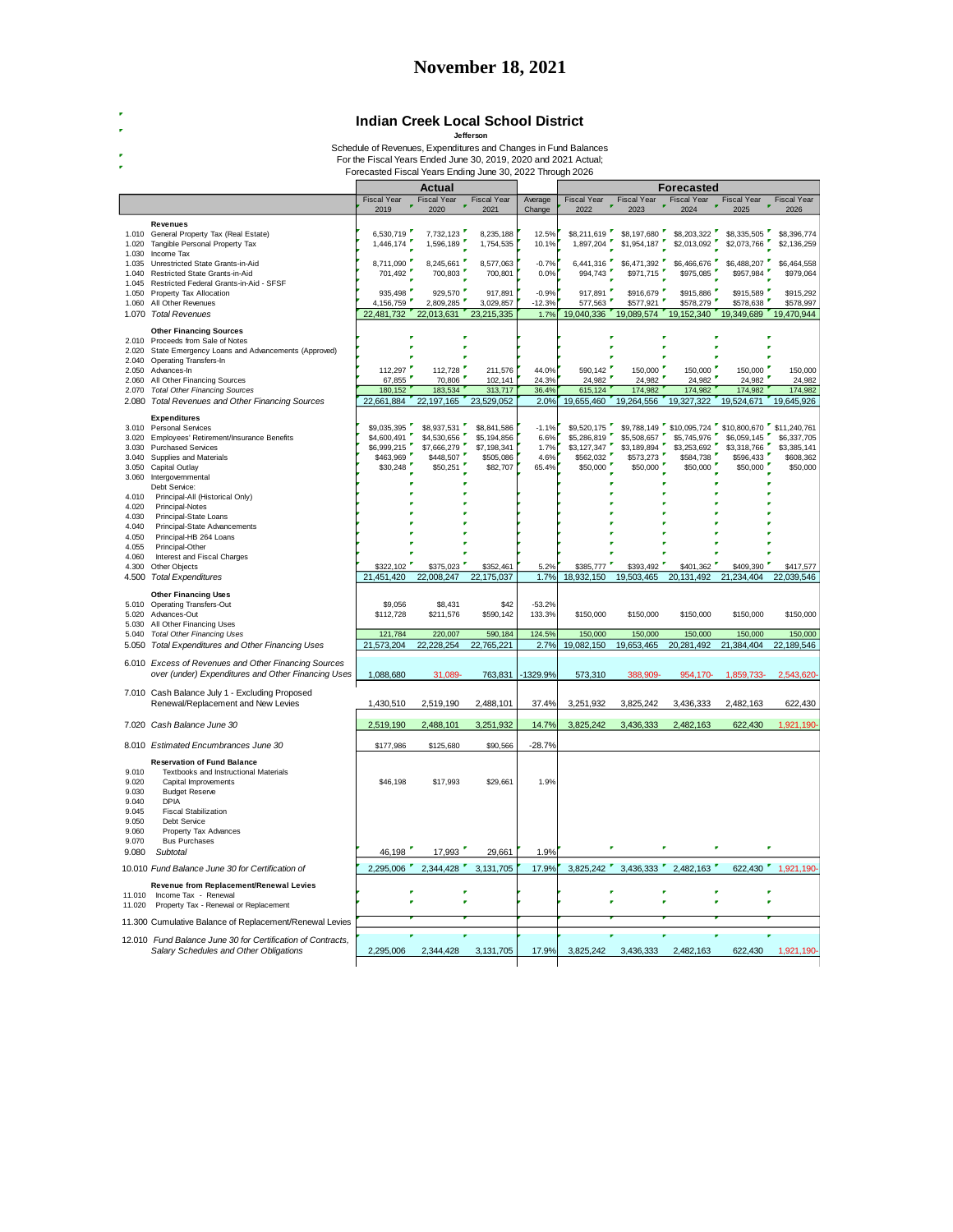### **C. Establish Fund and Appropriate**

 The Treasurer recommends that fund 019-9022, ESC Best Practice Grant FY22, be established and that \$1,800.00 be appropriated.

### **D. Appropriation Modifications**

 The Treasurer recommends approval of the following appropriation modifications that are necessary to fulfill purchasing requests:

Supplemental appropriations of \$10,000.00 for CACFP Food Service Fund

### **E. Single Source Purchase – Title I**

 The Superintendent recommends purchasing professional development from Step By Step Learning, LLC for Connecting to the Classroom, Modeling and Coaching K-3<sup>rd</sup> grade teachers, in the amount of \$75,970.00. This service is being purchased with Title I funds under the federal procurement noncompetitive proposal method as a single source vendor to continue the services specifically designed for Indian Creek School District.

# **F. Transfer of Funds**

 The Treasurer recommends approval to transfer \$126,038.00 from the Permanent Improvement .75-mill Fund (003-9009) to the Bond Retirement – Permanent Improvement, T.A.N. Fund (002-9019) to pay the Tax Anticipation Note payment due December 1, 2021. *(Note: the transfer is needed because tax receipts are recorded in fund 003-9009, but the debt is required to be paid from fund 002-9019).*

### **G. Board Policy – New Policies and Updated Policies**

The Superintendent recommends the Board approve the following new policies and updated policies:

#### New Policies:

| FFAD | NON-ROUTINE USE OF SCHOOL BUSES            |
|------|--------------------------------------------|
| GCC. | PROFESSIONAL STAFF RECRUITING              |
| IGAH | <b>FAMILY LIFE EDUCATION/SEX EDUCATION</b> |

#### Revised Policies

| ACAA       | SEXUAL HARASSMENT                                    |
|------------|------------------------------------------------------|
| ACAA-R     | SEXUAL HARASSMENT GRIEVENACE PROCESS                 |
| EEA        | STUDENT TRANSPORTATION SERVICES                      |
| GBK        | SMOKING ON DISTRICT PROPERTY BY STAFF MEMBERS        |
| <b>GBQ</b> | CRIMINAL RECORD CHECKS                               |
| GCD        | PROFESSIONAL STAFF HIRING                            |
| GCN-2      | EVALUATION OF PROFESSIONAL STAFF                     |
| <b>GDC</b> | SUPPORT STAFF RECRUITING/POSTING OF VACANCIES/HIRING |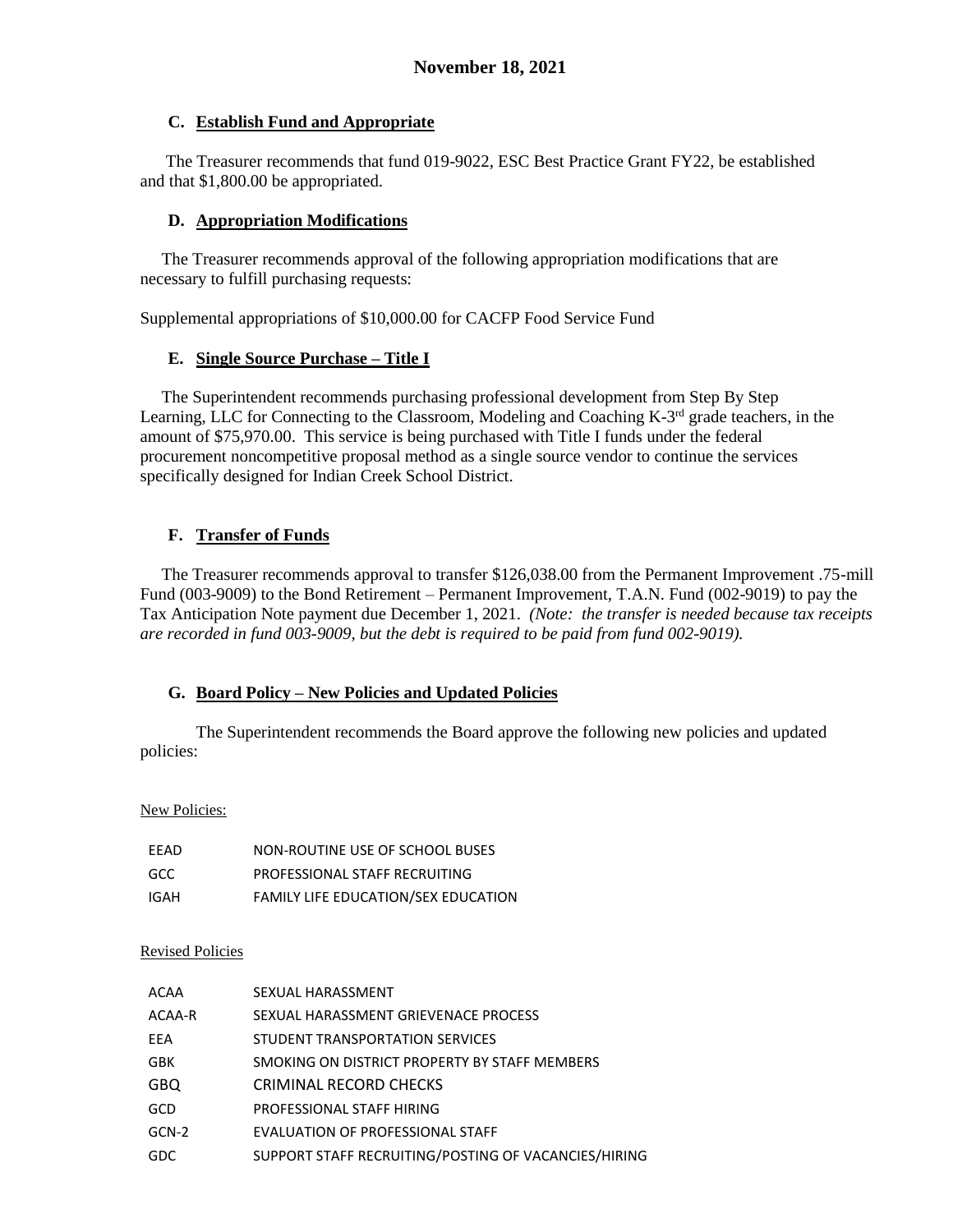| IGAE         | <b>HEALTH EDUCATION</b>                                               |
|--------------|-----------------------------------------------------------------------|
| IGAG         | TEACHING ABOUT DRUGS, ALCOHOL, AND TOBACCO                            |
| <b>IGBE</b>  | REMEDIAL INSTRUCTION                                                  |
| <b>IGBEA</b> | READING SKILLS ASSESSMENTS AND INTERVENTION                           |
| IGBEA-R      | READING SKILLS ASSESSMENTS AND INTERVENTION - REGULATIONS             |
| IGCH-R       | COLLEGE CREDIT PLUS PROGRAM - REGULATIONS                             |
| IKF.         | <b>GRADUATION REQUIREMENTS</b>                                        |
| IL-R         | TESTING PROGRAMS - REGULATIONS                                        |
| JBA          | TITLE I COMPARABILITY COMPLIANCE PROCEDURES EVERY STUDENT SUCCESS ACT |
| JEC.         | INITIAL ADMISSION OF STUDENTS                                         |
| <b>JHCB</b>  | <b>IMMUNIZATIONS</b>                                                  |
| <b>JHCC</b>  | <b>COMMUNICABLE DISEASES</b>                                          |
| JP           | POSITIVE BEAHVIORIAL INTERVENTIONS AND SUPPORTS                       |
| KGC          | SMOKING ON DISTRICT PROPERTY                                          |

### **H. Contract – School Force Solutions**

The Superintendent recommends the Board enter into an agreement with School Force Solutions for the purpose educational services for a student at the School of Bright Promise.

### **I. Resolution – Substitute Teachers for the 2021-22 school year**

The Superintendent recommends the Board approve a resolution employing substitute teachers who do not hold a post-secondary degree as a substitute teacher for the 2021-22 school year.

### **J. Agreement – Learn Well**

The Superintendent recommends the Board approve an agreement with Learn Well for services for an Indian Creek student for the 2021-22 school year.

#### K**. Agreement – Construction Manager – Outside Classroom Project**

The Superintendent recommends the Board enter into an agreement with Hammond Construction, Inc. (Hammond) as the construction manager at risk (CMR) firm that will provide the best value for the Outdoor Classroom Facilities Project (the Project) and requests authority to negotiate an agreement with Hammond based upon the proposal submitted for pre-construction services and execute the agreement at the satisfactory conclusion of negotiations.

**Vote on motion:** Dr. Starkey, yes; Mr. Bove, yes; Mr. Smith, yes; Dr. Figel, yes; Mrs. Mark, yes**. Motion approved 5-0.**

### **OTHER MATTERS**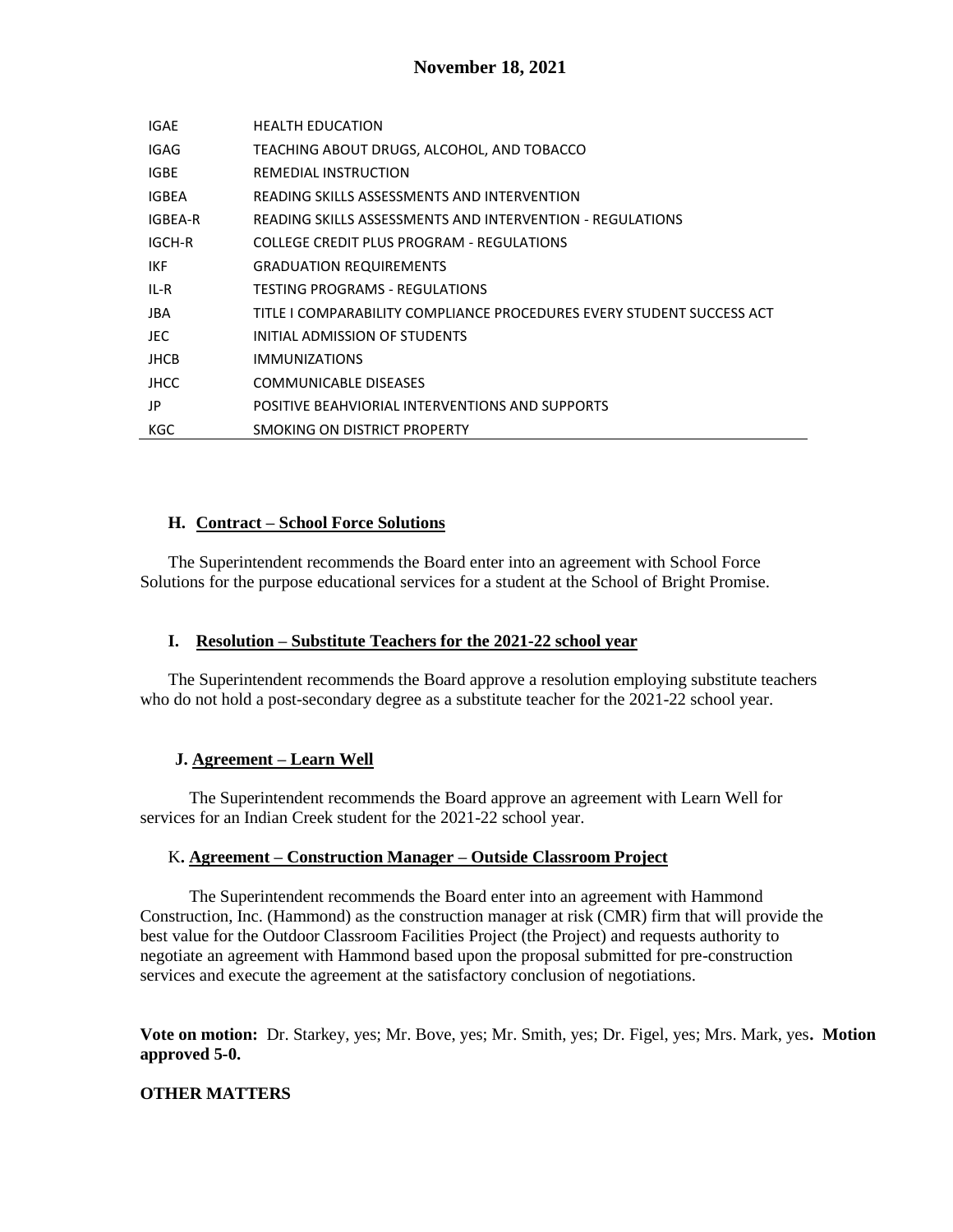### **PERSONNEL**

#### **APPROVAL OF ITEMS A THROUGH F #91-11-21**

Mr. Bove moved and Dr. Starkey seconded the motion to approve items A through F under Personnel.

#### A. **Employment – Classified Substitute List**

 The Superintendent recommends the Board approve the following individual(s) for inclusion on the classified substitute list for the positions listed for which they currently qualify and for any subsequent positions for which they may qualify.

Jaime Flesher, substitute aide or cook/cashier at Hills Elementary Carl Shirer, Custodian Amy Bareley – Paraprofessional, Secretary, Cook/Cashier, Custodian (daylight only) – pending successful completion of all pre-employment checks and requirement.

### **B. Employment – Classified**

The Superintendent recommends the Board approve the employment of Deneen Mitchell, Cook/Cashier, Hills, 3.5 hours per day, 5 days per week, 186 days per year (pro-rated), effective November 19, 2021. Approve Probationary Contract, effective November 19, 2021.

### **C. Employment – Certified – Supplemental Contract**

 The Superintendent recommends the employment of the following certificated/licensed individuals in the positions listed. One-year limited contracts for the 2021-22 school year. If required for the position, individuals must have Pupil Activity Permits issued by the Ohio Department of Education, valid for the 2021-22 school year.

| Indian Creek High School Assistant Varsity | Aaron Foldi |
|--------------------------------------------|-------------|
| Basketball Coach                           |             |

### **D. Resignation – Classified**

The Superintendent recommends the Board accept the resignation of Laura Brinskey, Paraprofessional, ICMS, effective November 4, 2021, for personal reasons.

#### **E. Employment – Classified**

 The Superintendent recommends the Board approve the employment of Kelly McIlvain, Paraprofessional – START Aide, 5 hours per day, 4 days per week, 20.00 hours weekly, 154 days pro-rated, effective November 19, 2021. Approve Probationary Contract, effective November 19, 2021.

### **F. Employment – Certified**

The Superintendent recommends the Board employ Aimee Simpson Carroll as a long-term substitute for the 2021-22 school year.